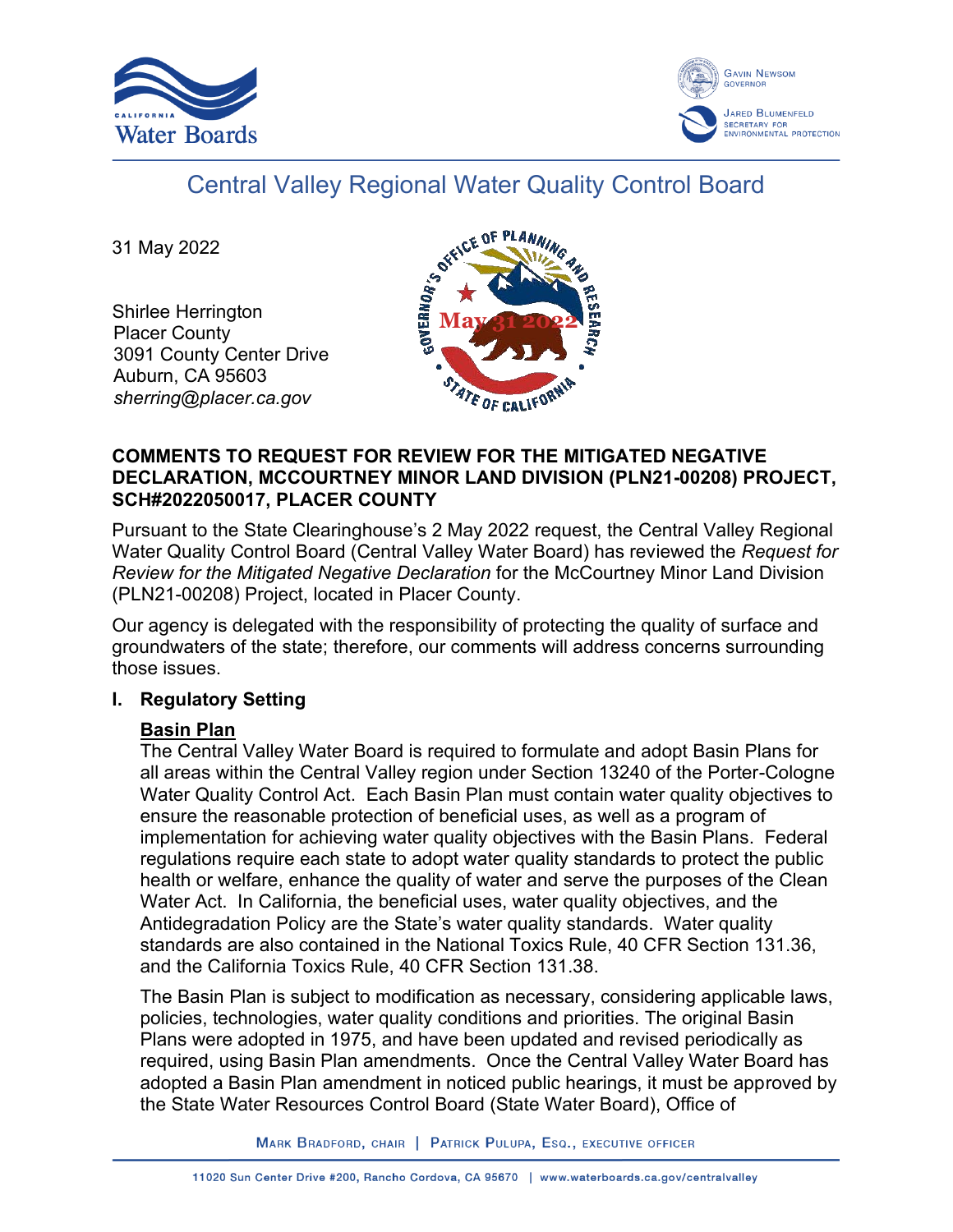Administrative Law (OAL) and in some cases, the United States Environmental Protection Agency (USEPA). Basin Plan amendments only become effective after they have been approved by the OAL and in some cases, the USEPA. Every three (3) years, a review of the Basin Plan is completed that assesses the appropriateness of existing standards and evaluates and prioritizes Basin Planning issues. For more information on the *Water Quality Control Plan for the Sacramento and San Joaquin River Basins*, please visit our website:

[http://www.waterboards.ca.gov/centralvalley/water\\_issues/basin\\_plans/](http://www.waterboards.ca.gov/centralvalley/water_issues/basin_plans/)

## **Antidegradation Considerations**

All wastewater discharges must comply with the Antidegradation Policy (State Water Board Resolution 68-16) and the Antidegradation Implementation Policy contained in the Basin Plan. The Antidegradation Implementation Policy is available on page 74 at:

#### https://www.waterboards.ca.gov/centralvalley/water\_issues/basin\_plans/sacsjr\_2018 05.pdf

## In part it states:

*Any discharge of waste to high quality waters must apply best practicable treatment or control not only to prevent a condition of pollution or nuisance from occurring, but also to maintain the highest water quality possible consistent with the maximum benefit to the people of the State.*

*This information must be presented as an analysis of the impacts and potential impacts of the discharge on water quality, as measured by background concentrations and applicable water quality objectives.*

The antidegradation analysis is a mandatory element in the National Pollutant Discharge Elimination System and land discharge Waste Discharge Requirements (WDRs) permitting processes. The environmental review document should evaluate potential impacts to both surface and groundwater quality.

## **II. Permitting Requirements**

## **Construction Storm Water General Permit**

Dischargers whose project disturb one or more acres of soil or where projects disturb less than one acre but are part of a larger common plan of development that in total disturbs one or more acres, are required to obtain coverage under the General Permit for Storm Water Discharges Associated with Construction and Land Disturbance Activities (Construction General Permit), Construction General Permit Order No. 2009-0009-DWQ. Construction activity subject to this permit includes clearing, grading, grubbing, disturbances to the ground, such as stockpiling, or excavation, but does not include regular maintenance activities performed to restore the original line, grade, or capacity of the facility. The Construction General Permit requires the development and implementation of a Storm Water Pollution Prevention Plan (SWPPP). For more information on the Construction General Permit, visit the State Water Resources Control Board website at: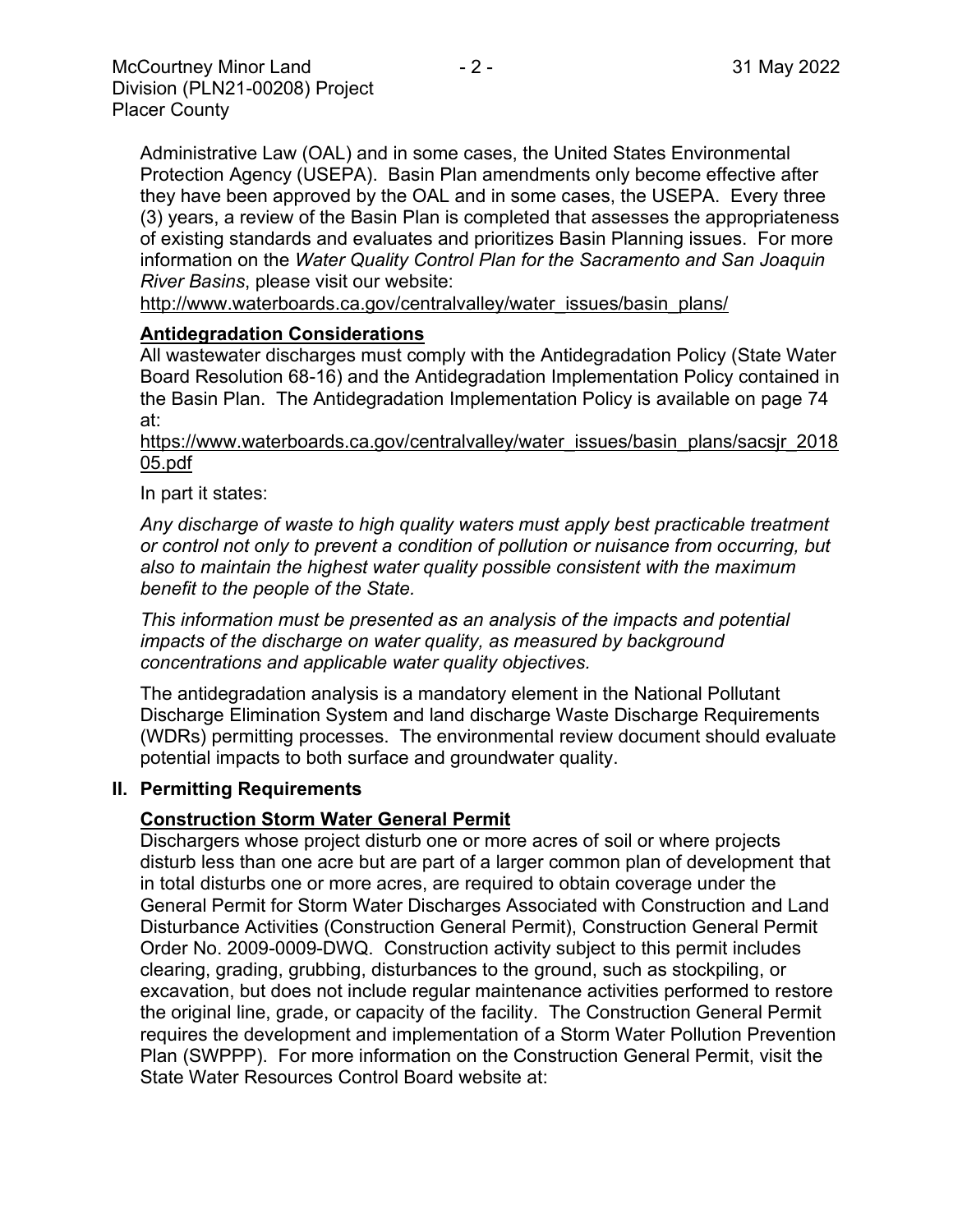[http://www.waterboards.ca.gov/water\\_issues/programs/stormwater/constpermits.sht](http://www.waterboards.ca.gov/water_issues/programs/stormwater/constpermits.shtml) [ml](http://www.waterboards.ca.gov/water_issues/programs/stormwater/constpermits.shtml)

## **Phase I and II Municipal Separate Storm Sewer System (MS4) Permits<sup>1</sup>**

The Phase I and II MS4 permits require the Permittees reduce pollutants and runoff flows from new development and redevelopment using Best Management Practices (BMPs) to the maximum extent practicable (MEP). MS4 Permittees have their own development standards, also known as Low Impact Development (LID)/postconstruction standards that include a hydromodification component. The MS4 permits also require specific design concepts for LID/post-construction BMPs in the early stages of a project during the entitlement and CEQA process and the development plan review process.

For more information on which Phase I MS4 Permit this project applies to, visit the Central Valley Water Board website at:

http://www.waterboards.ca.gov/centralvalley/water\_issues/storm\_water/municipal\_p ermits/

For more information on the Phase II MS4 permit and who it applies to, visit the State Water Resources Control Board at:

http://www.waterboards.ca.gov/water\_issues/programs/stormwater/phase\_ii\_munici pal.shtml

## **Industrial Storm Water General Permit**

Storm water discharges associated with industrial sites must comply with the regulations contained in the Industrial Storm Water General Permit Order No. 2014- 0057-DWQ. For more information on the Industrial Storm Water General Permit, visit the Central Valley Water Board website at:

http://www.waterboards.ca.gov/centralvalley/water\_issues/storm\_water/industrial\_ge neral\_permits/index.shtml

## **Clean Water Act Section 404 Permit**

If the project will involve the discharge of dredged or fill material in navigable waters or wetlands, a permit pursuant to Section 404 of the Clean Water Act may be needed from the United States Army Corps of Engineers (USACE). If a Section 404 permit is required by the USACE, the Central Valley Water Board will review the permit application to ensure that discharge will not violate water quality standards. If the project requires surface water drainage realignment, the applicant is advised to contact the Department of Fish and Game for information on Streambed Alteration Permit requirements. If you have any questions regarding the Clean Water Act

<sup>&</sup>lt;sup>1</sup> Municipal Permits = The Phase I Municipal Separate Storm Water System (MS4) Permit covers medium sized Municipalities (serving between 100,000 and 250,000 people) and large sized municipalities (serving over 250,000 people). The Phase II MS4 provides coverage for small municipalities, including non-traditional Small MS4s, which include military bases, public campuses, prisons and hospitals.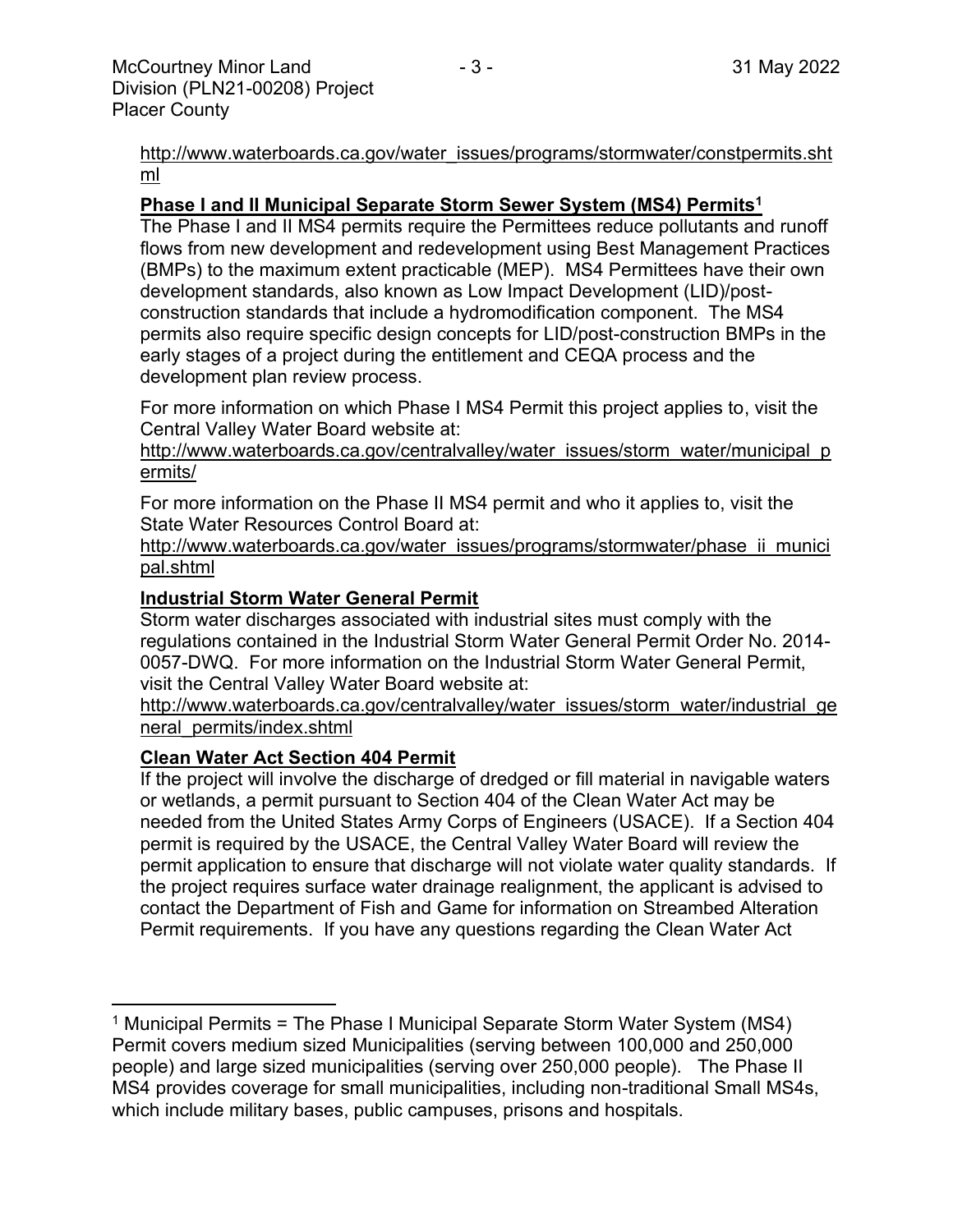Section 404 permits, please contact the Regulatory Division of the Sacramento District of USACE at (916) 557-5250.

## **Clean Water Act Section 401 Permit – Water Quality Certification**

If an USACE permit (e.g., Non-Reporting Nationwide Permit, Nationwide Permit, Letter of Permission, Individual Permit, Regional General Permit, Programmatic General Permit), or any other federal permit (e.g., Section 10 of the Rivers and Harbors Act or Section 9 from the United States Coast Guard), is required for this project due to the disturbance of waters of the United States (such as streams and wetlands), then a Water Quality Certification must be obtained from the Central Valley Water Board prior to initiation of project activities. There are no waivers for 401 Water Quality Certifications. For more information on the Water Quality Certification, visit the Central Valley Water Board website at:

https://www.waterboards.ca.gov/centralvalley/water\_issues/water\_quality\_certificatio n/

## **Waste Discharge Requirements – Discharges to Waters of the State**

If USACE determines that only non-jurisdictional waters of the State (i.e., "nonfederal" waters of the State) are present in the proposed project area, the proposed project may require a Waste Discharge Requirement (WDR) permit to be issued by Central Valley Water Board. Under the California Porter-Cologne Water Quality Control Act, discharges to all waters of the State, including all wetlands and other waters of the State including, but not limited to, isolated wetlands, are subject to State regulation. For more information on the Waste Discharges to Surface Water NPDES Program and WDR processes, visit the Central Valley Water Board website at:https://www.waterboards.ca.gov/centralvalley/water\_issues/waste\_to\_surface\_wat er/

Projects involving excavation or fill activities impacting less than 0.2 acre or 400 linear feet of non-jurisdictional waters of the state and projects involving dredging activities impacting less than 50 cubic yards of non-jurisdictional waters of the state may be eligible for coverage under the State Water Resources Control Board Water Quality Order No. 2004-0004-DWQ (General Order 2004-0004). For more information on the General Order 2004-0004, visit the State Water Resources Control Board website at:

https://www.waterboards.ca.gov/board\_decisions/adopted\_orders/water\_quality/200 4/wqo/wqo2004-0004.pdf

## **Dewatering Permit**

If the proposed project includes construction or groundwater dewatering to be discharged to land, the proponent may apply for coverage under State Water Board General Water Quality Order (Low Threat General Order) 2003-0003 or the Central Valley Water Board's Waiver of Report of Waste Discharge and Waste Discharge Requirements (Low Threat Waiver) R5-2018-0085. Small temporary construction dewatering projects are projects that discharge groundwater to land from excavation activities or dewatering of underground utility vaults. Dischargers seeking coverage